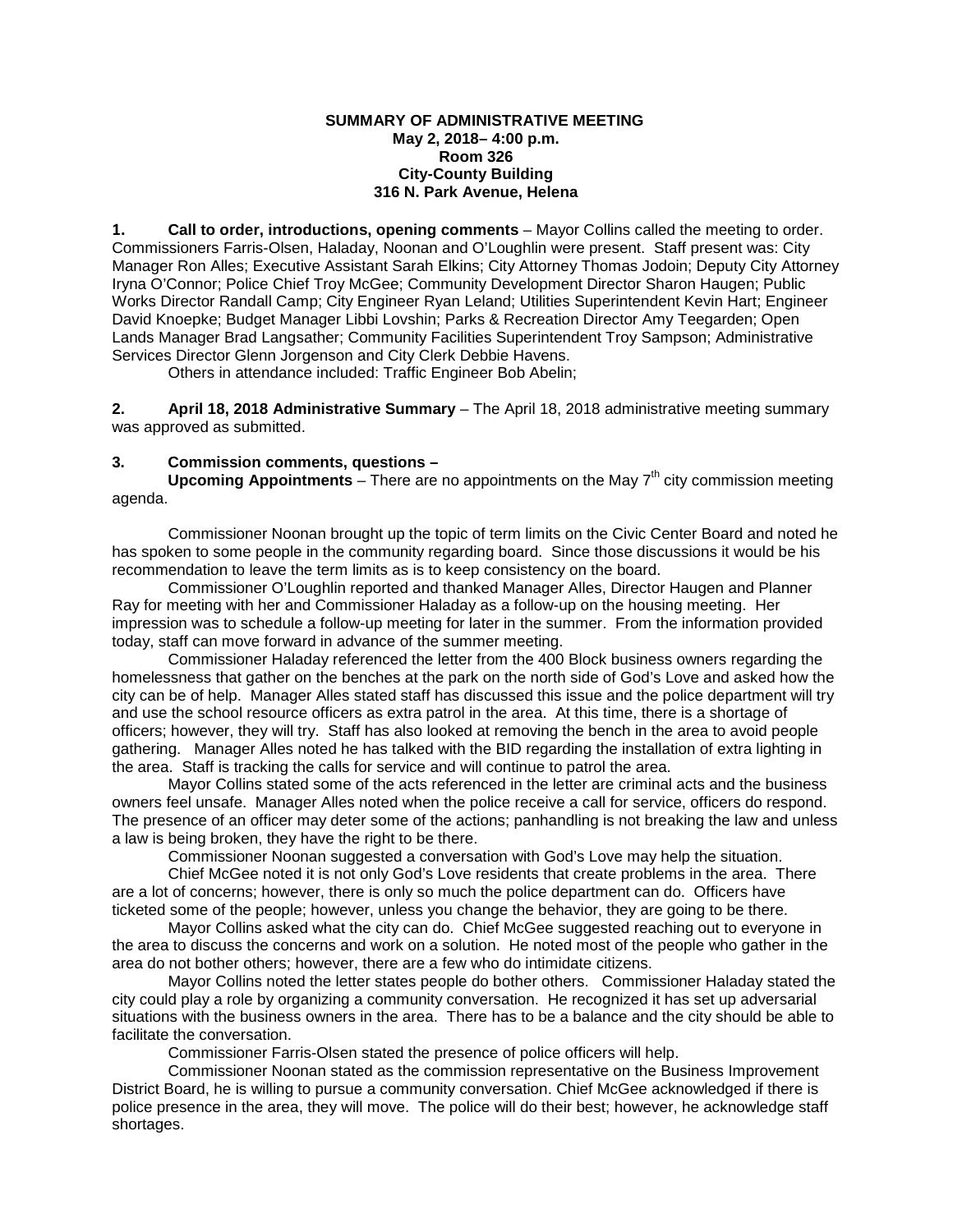Commissioner Haladay suggested the United Way be included in the community conversation. Manager Alles stated city staff will invite community partners to a community discussion to address the issue(s) and include the United Way, the Police Department., BID, DHI, God's Love, and the Center for Mental Health.

# **4. City Manager's Report –**

**Bryant School 402 Hearing Discussion -** Director Haugen stated the city will hold a hearing in accordance to MCA 76-2-402. The School District has stated its intent to incorporate the land purchased at 1501 Boulder Avenue, 1511Boulder Avenue, and 1517 Boulder Avenue into the campus for Bryant Elementary School for construction of the new Bryant Elementary School. The properties located on Boulder Avenue are currently zoned R-2 and the operation of a K-12 school requires a Conditional Use Permit (CUP). Per MCA 76-2-402, whenever an agency, such as a school district, proposes to use public land contrary to local zoning regulations, a public hearing shall be held.

The local Board of Adjustment is to hold a hearing but has no power to deny the proposed use. The purpose of the hearing is to allow for a public forum for comment on the proposed use. Under current City Code, the City Commission reserves the authority unto itself any and all other authority not hereinabove granted to the Board of Adjustment. Conducting the hearing under the requirements of 76-2- 402 was not a power granted to the Board of Adjustment under Title 11 of City Code, so the City commission will serve as the Board of Adjustment for the purposes of this hearing. Any comments received at this hearing will be passed on to the Helena School District and its Board. The commission does not need to take any action.

Commissioner Noonan asked if the commission sees any problems with this public hearing. Director Haugen stated no comments have been received from the neighbors. The neighbors seem to be in support of the project.

Commissioner Haladay stated the commission held a 402 hearing back in November for a property on Custer at the Board of Adjustment; it was a privately owned property that was going to lease the property to the federal government. Members on the Board of Adjustment had questions on why the property was exempted and fell under the 402 as a federal renter of property. He asked what the difference is between renting the property versus owning the property. Director Haugen clarified the type of hearing being referred to and noted staff sent a clarification email regarding that property after Commissioner Haladay left the Board of Adjustment. Director Haugen noted if a government entity rents property, then those property owners have to follow the city zoning ordinance.

Mayor Collins noted he has received an email regarding the contractors at Central School are working early mornings, late at night and on the week-ends. Manager Alles stated the contractor has been in contact with the residents to keep them updated on the schedule. Director Haugen stated staff also received a copy of the complaint. Originally the contractor was not going to work on week-ends; however, they are behind schedule. The School District and general contractor have been in contact with the residents to keep them informed of the schedule.

# **5. Department discussions: Parks Department**

**Beattie Street Trailhead –** Director Teegarden reported in February 2018, city staff hosted two public meetings and mailed an informational flyer in an effort to introduce and clarify alternatives for improving parking on the south end of Beattie Street. Part of the process included requesting written public comment in an effort to categorize concerns, respond to questions, as well as to revise a preferred alternative.

Director Teegarden provided an overview of public comments that were received in response to the proposed alternatives. She also presented a third alternative which was developed in response to public comment.

Open Lands Manager Langsather reviewed the project goals/needs and staff's recommendation for improvements to the trailhead. He reviewed the three alternatives that have been developed; the result of alternative 3 is you would eliminate all parking except on-street. He also showed the proposed trailhead signs, the informational kiosk, double vaulted restroom, pet waste station, and the ability to close the trailhead if needed. It is the goal of staff to have all trailheads be ADA compliant.

Commissioner O'Loughlin asked how many parking spots are proposed with alternative 1. Open Lands Manager Langsather responded there are 20 spots; there is room on the east side for overflow, for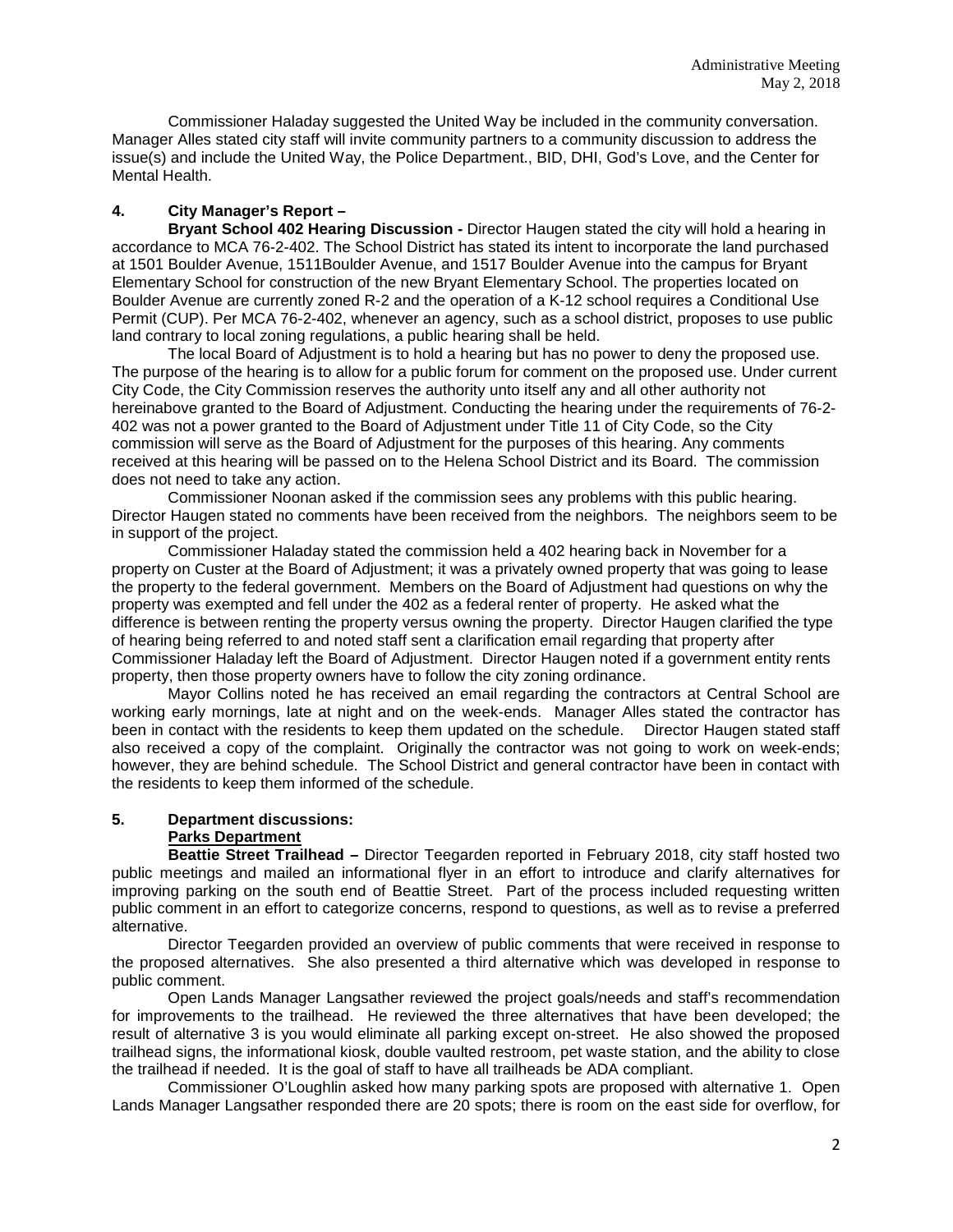up to 26 spots. Director Teegarden stated the trailhead is accessed not only by people in vehicle, but pedestrians and bicyclists.

City Engineer Leland reviewed alternative 3 which includes the development of Beattie Street. However, the current city policy is the city will not improve dirt streets. If Beattie Street is improved, all parking would be eliminated due to the turn-around radius needed. It would be expensive to improve Beattie and staff anticipates the residents would complain about having on-street parking only.

Traffic Engineer Bob Abelin, Abelin Traffic Services, stated he has been hired to do a traffic study, including bicycle speeds, on Beattie Street and should have a completed report in the next month. This study will identify accurately the speed to help to develop any recommendations for traffic control devices and will monitor parking demands. Engineer Leland stated city staff completed a traffic count and speed monitor, at that time there was not a speeding issue; that is why Mr. Abelin was hired to do a second traffic count study.

Director Teegarden recommended moving forward with the Alternative 1, as revised and begin identifying alternative funding. Staff will be very creative in finding funding.

Commissioner Farris-Olsen stated he feels better after going through the community discussion and thanked staff for doing that. He would support the altered alternative one.

Mayor Collins supports Alternative 1, with the fewer parking lots. Manager Alles asked how the reduction of parking fits into the growth projections. Director Teegarden stated there is room to expand, if needed.

Commissioner Haladay asked what the estimated costs for the project are. Director Teegarden stated staff has not begun the process on identifying costs; they wanted to get direction from the commission on the final design. The restroom is funded through a grant.

Engineer Leland stated there are no estimated costs due do to the elevation on where the improvements will be, and each alternative would be different. Commissioner Haladay stated the estimated costs to develop Beattie Street was between \$300,000 to \$400,000. Engineer Leland concurred.

Commissioner Haladay stated he supports moving forward with altered alternative 1 and asked was the idea to get the traffic study information and include it in the whole package. Director Teegarden stated there are two department working together on this project; the traffic study results will be considered when the design is finalized and the total package will be brought forward. Commissioner Haladay asked if this is the type of project, assuming there is some improvements proposed for Beattie Street, the same contractor would potentially bid to do the trailhead improvements and any improvements to Beattie Street. Engineer Leland stated yes, depending how the project is structured.

Director Teegarden stated staff will proceed with Alternative I as revised and report back to the commission with funding strategy.

# **Public Works**

**Service Line Repair Program -** Attorney Jodoin reported the Commission has expressed a desire to fund a new water and wastewater service line replacement program ("Program") through an assessment of a flat fee on properties that may potentially utilize the Program. To determine the applicable legal requirements it is important to determine whether such a fee would be considered a tax or an assessment. This distinction is important, because if the proposed fee is deemed to be a tax, then the City is required to put the proposed fee up for an election since the City has reached its allowable maximum number of mills that may be imposed without an election. *See* Mont. Code Ann. § 15-10-425 ("incorporated city . . . may . . . exceed the mill levy limit provided for in [15-10-420](http://leg.mt.gov/bills/mca/title_0150/chapter_0100/part_0040/section_0200/0150-0100-0040-0200.html) by conducting an election as provided in this section."); Mont. Code. Ann. § 15-10-420 (outlines how maximum allowable mills are calculated). To summarize the discussion that follows, a tax is generally any fee imposed to collect revenue to fund general government operations; an assessment is any fee that is imposed to offset the cost of a special benefit provided to a particular piece of property that is not shared by the general taxpayer and which is commensurate with the cost of any such benefit.

#### *1. General Theory on Taxes versus Assessments*

In making this determination, the courts will look at the nature of the fee imposed and what it is being used for, and not its name. Eugene McQuillin, The Law of Municipal Corporations § 44:2 p. 16, (3rd ed. 2013). Generally speaking, municipal taxes are "those imposed by a municipality, under constitutional or statutory authority delegated to it, on persons or property within the corporate limits, to support the local government and pay its debts and liabilities." Eugene McQuillin, The Law of Municipal Corporations §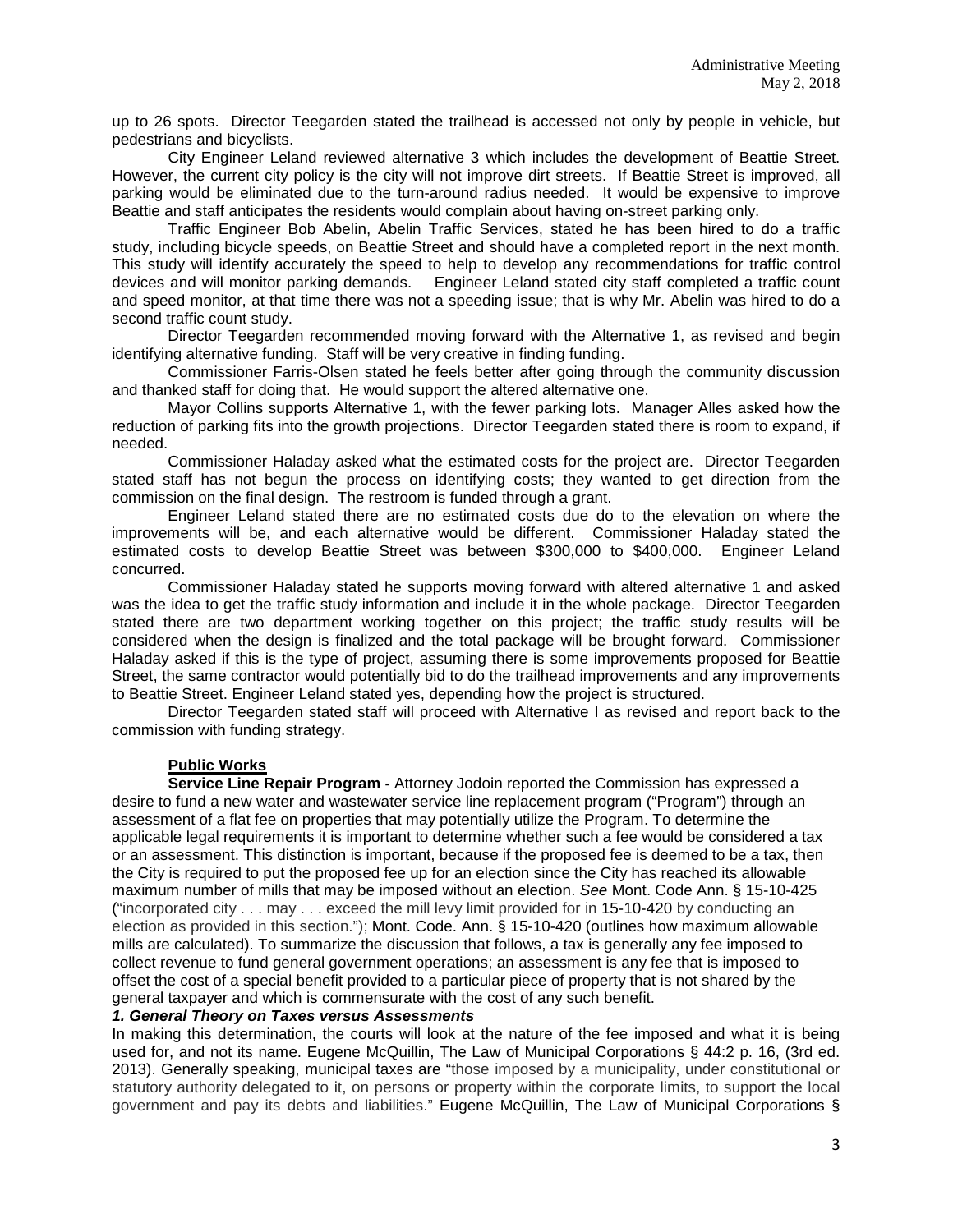44:2, p. 10, (3rd ed. 2013). Assessments, however, are a charge for service or a special benefit afforded to the property.

By way of general background on this issue, the following passage is instructive:

A problem arises . . . when a municipality tries to avoid constitutional restrictions by calling a tax a user . . . [assessment]. In order to qualify as a valid user . . . [assessment], it must normally meet three criteria. First, the . . . [assessment] must be charged in exchange for a particular government service which benefits the party paying the . . . [assessment] in a manner not shared by other members of society. Secondly, it must be paid by choice, in that the party paying the . . . [assessment] has the option of not utilizing the government service and thereby avoiding the charge. Finally, the charge collected must be to compensate the governmental entity providing the services for its expenses and not to raise revenue. . . . Fees charged by a municipality are not unlawful taxes even if the only way to avoid payment is to relinquish the right to develop one's property."

Eugene McQuillin, The Law of Municipal Corporations § 44:22, p. 104-107, (3rd ed. 2013). With respect to assessments, the general principals are outlined as follows:

". . . the principle underlying an assessment for improvements is that the property will be directly benefited and enhanced in value to the extent of the assessment. In theory, no assessment can be lawfully made on property not actually benefited by the improvement. An assessment cannot be valid when it is in excess of any possible enhancement in value, at least as to such excess. Therefore a municipality cannot levy a special assessment that exceeds the special benefit which the property derives from the improvement. In determining the value of a special benefit, a municipality must consider what increase there has been in the market value of the land from the improvement... the fundamental theory that must be adhered to in imposing special assessments on property, and from which alone the right is derived to impose such assessments, is that such property gets a benefit from such improvements commensurate with the amount of the assessment imposed upon it. Further, there is general agreement that there must be some proportionality between the amount of the special assessment and the benefit derived from it. . . However, where a municipal corporation is authorized to make an improvement in a certain district, the fact that a particular piece of property receives no benefit from the improvement is no reason for not enforcing the assessment against it."

Eugene McQuillin, The Law of Municipal Corporations § 38:37, p. 185-189, (3rd ed. 2013) (emphasis added).

In addition, benefits must be real and realized and generally, "[r]emote or contingent benefits enjoyed by the general public will not sustain . . . [an] assessment. However,

"The fact that property will receive no present benefit in the sense of actual use of the improvement will not defeat the assessment if benefits are sure to be realized in a reasonable time in the future. However, the only benefits to be considered are those arising from the present improvements; prospective benefits arising from improvements that may be made but which are not provided for, are not sufficient to support an assessment."

Eugene McQuillin, The Law of Municipal Corporations § 38:39, p. 209-210, (3rd ed. 2013) (emphasis added).

## *2. Authority Under Montana Law*

The Local Government Budget Act outlines the general requirements for establishing "fees for services:"

(1) If a local government has the authority to regulate, establish, and change fees, rates, charges, and classifications that are imposed for services to its inhabitants and other persons served by the local government, the fees, rates, charges, and classifications must be reasonable and related to the cost of providing the service.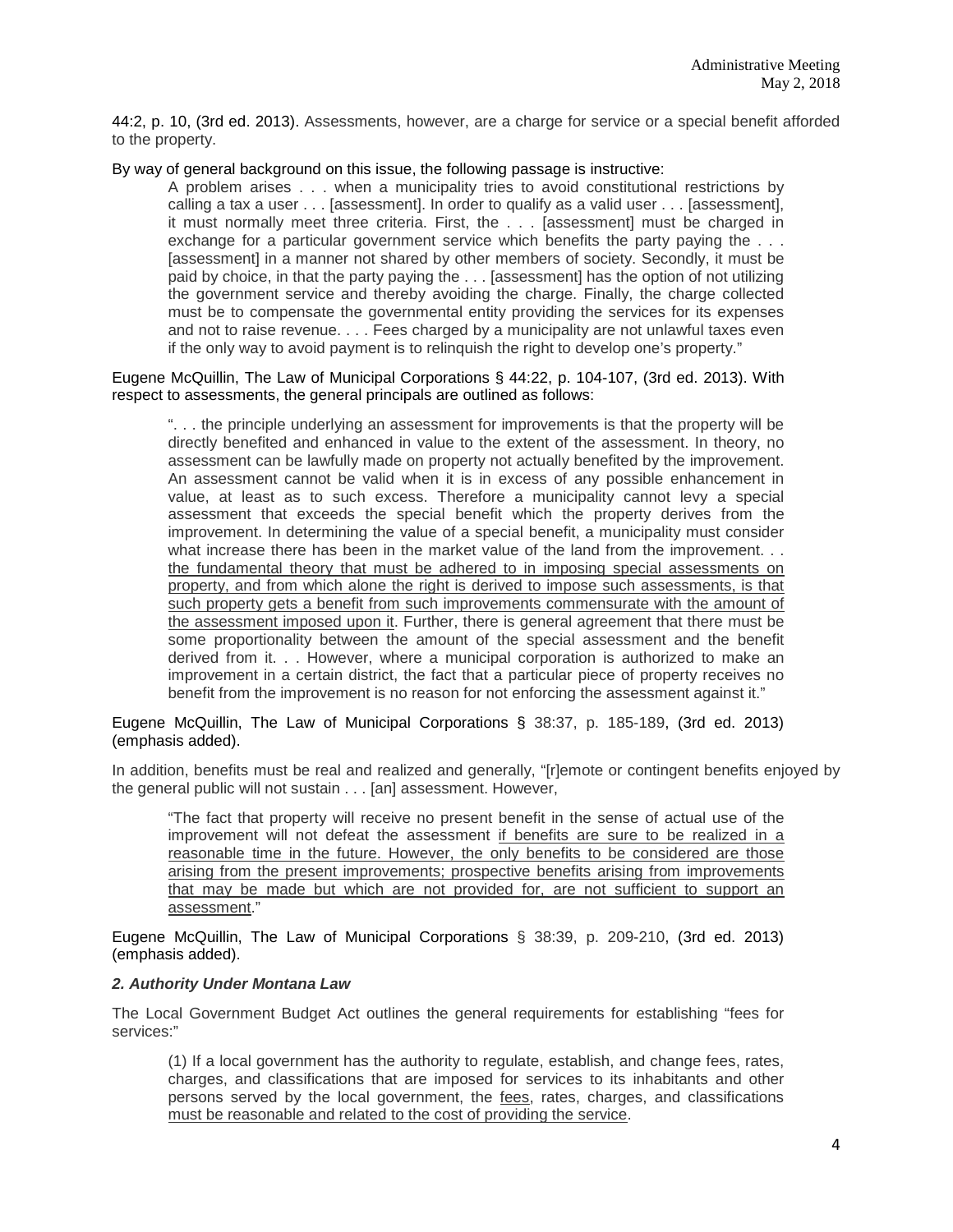(2) Charges for services must comply with Title 17, chapter 2, part 3, and other applicable statutes.

(3) In order to establish or change fees, rates, charges, or classifications imposed for services, the governing body shall order a hearing to be held as provided in [7-1-4131,](http://leg.mt.gov/bills/mca/title_0070/chapter_0010/part_0410/section_0310/0070-0010-0410-0310.html) unless a special hearing process is provided by law. Municipal utility rate hearings must be held as provided in [69-7-112.](http://leg.mt.gov/bills/mca/title_0690/chapter_0070/part_0010/section_0120/0690-0070-0010-0120.html)

(4) Notice of a hearing must be published as provided in [7-1-2121](http://leg.mt.gov/bills/mca/title_0070/chapter_0010/part_0210/section_0210/0070-0010-0210-0210.html) for a county and as provided in [7-1-4127](http://leg.mt.gov/bills/mca/title_0070/chapter_0010/part_0410/section_0270/0070-0010-0410-0270.html) for a municipality.

(5) After a hearing, the fees, rates, charges, or classifications must be established by resolution of the governing body.

Mont. Code Ann. § 7-6-4013 (emphasis added).

More specifically to the issue at hand, pursuant to Mont. Code Ann. § 7-13-4304 the City has the following authority to set rates for provision of water and wastewater services:

(1) The governing body of a municipality operating a municipal water or sewer system shall fix and establish, by ordinance or resolution, and collect rates, rentals, and charges for the services, facilities, and benefits directly or indirectly afforded by the system, taking into account services provided and benefits received.

(2) Sewer charges may take into consideration the quantity of sewage produced and its concentration and water pollution qualities in general and the cost of disposal of sewage and storm waters. The charges may be fixed on the basis of water consumption or any other equitable basis the governing body considers appropriate. The rates for charges may be fixed in advance or otherwise and shall be uniform for like services in all parts of the municipality. If the governing body determines that the sewage treatment or storm water disposal prevents pollution of sources of water supply, the sewer charges may be established as a surcharge on the water bills of water consumers or on any other equitable basis of measuring the use and benefits of the facilities and services.

(3) An original charge for the connecting sewerline between the lot line and the sewer main may be assessed when the connecting sewerline is installed.

(4) The water and sewer rates, charges, or rentals shall be as nearly as possible equitable in proportion to the services and benefits rendered. (emphasis added).

With respect to what are considered reasonable charges, Mont. Code Ann. § 7-13-4307 provides the following additional guidance:

The rates and charges established for the services and facilities afforded by this system must be sufficient in each year to provide income and revenue adequate for the:

- (1) payment of the reasonable expense of operation and maintenance**;**
- (2) payment of the sums required to be paid into the sinking fund;
- (3) accumulation of reserves;

(4) payment of rates, fees, and charges levied by a regional authority established pursuant to Title 75, chapter 6, part 3; and

(5) payment of expenditures for depreciation and replacement of the system as determined necessary by the governing body or as covenanted in the ordinances and resolutions authorizing the outstanding bonds.

Mont Code Ann. § 7-13-4307 (emphasis added). Thus the question becomes, what constitutes a "system."

#### *3. How is the "system" defined?*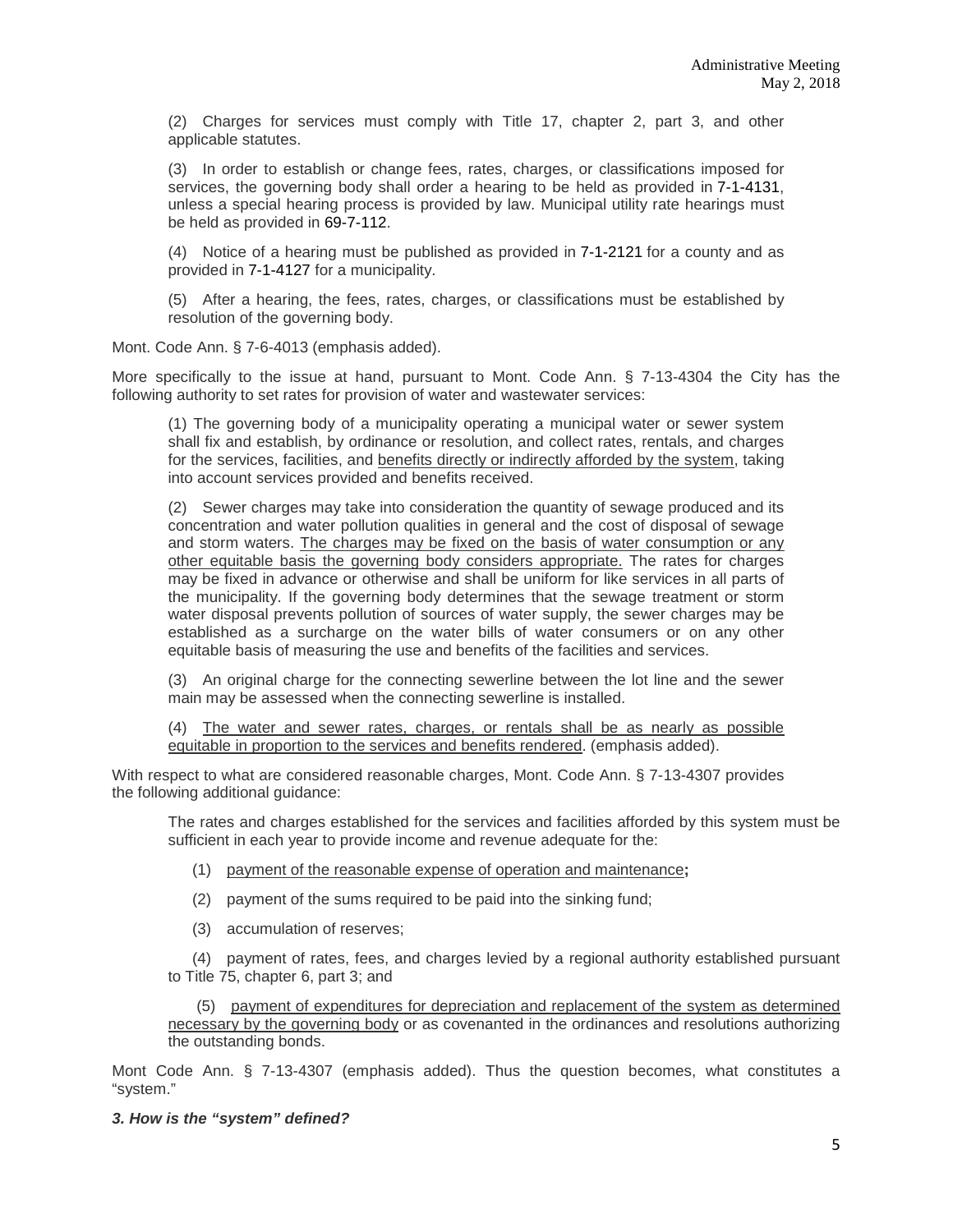The term "system" as used in Title 7, Chapter 13, Part 43 is not defined in the code. However, Mont. Code Ann. § 7-13-4301 states:

Any city or town may:

- (1) *establish, build, construct, reconstruct, or extend*:
	- (a) a storm or sanitary sewerage system;
	- (b) a plant or plants for treatment or disposal of sewage from the city or town;
	- (c) a water supply or distribution system; or
	- (d) any combination of systems; and
- (2) operate and maintain the facilities for public use.

Mont. Code Ann. § 7-13-4301 (emphasis added). Thus, it can be argued that the "system" in question consists of whichever elements that are "established, built, constructed, reconstructed, or extended" by the City. At the present, with respect to provision of water and wastewater services, the City "establish[s], build[s], construct[s], reconstruct[s], or extend[s]" water and wastewater mains. In instances where a property owner is responsible for extending the mains at their own expense, such as in cases of annexation, the City then accepts the mains and accepts all future responsibility, including total replacement, for those mains. Therefore, one can make a very convincing argument that because the City accepts ultimate responsibility for the mains they are part of the system and thus the City can charge rates necessary to cover the cost of "replacement of the system" (i.e. mains).

This analysis becomes more difficult when service lines are considered. Currently, the City does not "establish, build, construct, reconstruct, or extend" water or wastewater service lines (or laterals as they are sometimes referred to). Nor does the City accept responsibility for those service lines after they are constructed by the property owner. All responsibility with respect to the service lines is placed on the property owner. 6-2-3 HCC states:

Rule 7: The city shall not be responsible for pipes and fixtures; all owners, at their own expense must keep service pipes from the city mains and all their apparatus in good working order and properly protected from frost or other dangers. No claims shall be made against the city on account of the breaking of any service pipes or apparatus, or for accidental failure on the supply of water.

There is an equivalent rule for wastewater service lines. 6-3-6 HCC states:

RULE 7: The city is not responsible for service pipes, internal plumbing and fixtures; all owners at their own expense must keep service pipes to city mains and all their apparatus in good working order and properly protected from plugging, freezing or other dangers. No claims may be made against the city on account of the plugging, freezing or breaking of any service pipes or apparatus. No reduction from the regular rates shall be made for any time that service pipes or fixtures may be frozen.

Therefore, since the City disclaims all responsibility with respect to the service lines and places it squarely on the property owner, the argument that the service lines are part of the City's "system" becomes a lot more attenuated. As such, if the City is unable to make a convincing argument that the service lines are part of the City's system, the City then cannot charge rates for reasonable "maintenance" or "replacement" of service lines.

If the City were to charge rates for "maintenance" or "replacement" of the service lines, an argument can be made, that as a result of this decision, the City then also takes on all responsibility and liability for "maintenance" or "replacement" of these service lines just like it does for mains.

### *4. Irrespective of the definition of system, will the proposed fee charged on the water bill be considered a general tax or an assessment?*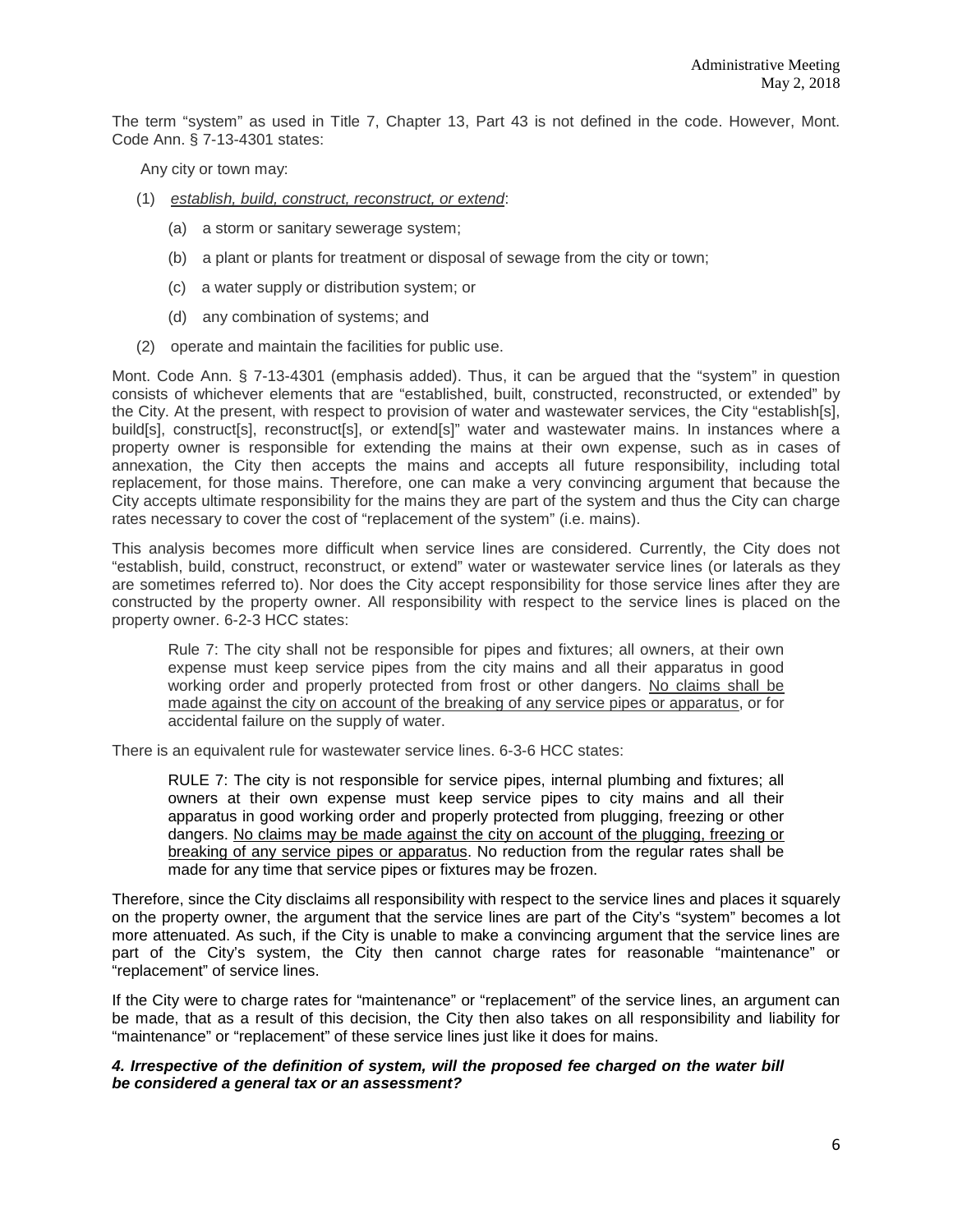Unfortunately, there is very little case law on this subject in Montana. Also, because different states have different state regulatory schemes with respect to what assessments and taxes local governments may charge, drawing parallels is not always possible. Finally, even when considering case law from other jurisdictions, the courts have been very imprecise with the use of terminology to discuss this issue. As a result, it is difficult to answer this question definitively.

The most relevant guidance can be found in a 1995 Attorney General Opinion which considered the following "[m]ay the City of Helena charge a fire service fee upon state property included in the City of Helena fire service area?" 46 Op. Att'y Gen. No. 7 (1995). The opinion relied on *Vail v. Custer County*, 132 Mont. 205 for the proposition that:

A tax is levied for the general public good. It creates a lien. An assessment is imposed against specific property to defray the cost of a specific benefit to the property, the benefit to be commensurate with the assessment.

The opinion that went on to reiterate the principle stated above that:

The difference between a "tax" and an "assessment" is not determined by how it is referenced, but rather how it is calculated and whether it benefits the public generally or operates to benefit a specific piece of property.

Ultimately, Attorney General Mazurek held that "the fire service fees assessed by the City upon property in the fire service area are taxes rather than assessments." 46 Op. Att'y Gen. No. 7 (1995). The opinion relied on the following analysis for its holding:

A direct correlation does not exist between the amount of fire service fees charged each piece of property in the fire service area and the value of the fire protection benefit conferred on the property. For instance, the City charges a flat rate of \$2 for fire protection for each parcel of vacant property regardless of the size of the vacant property or the potential fire hazard that may be lurking on the property . . . The \$2 fire service fee does not accurately reflect the specific cost of providing fire protection to every vacant piece of property in the fire service area.

Similarly, structures are charged \$0.08 per square foot without any consideration of the unique potential fire hazards in each structure . . . The charging of a fire service fee on a flat square-footage rate for every structure does not consider that different structures, based on their location, dimensions and building materials, may cost more to provide fire protection than other structures with the same square footage. The fire service fees charged for structures is clearly not always commensurate with the benefit to those structures. The fire service fees cannot be considered assessments because the fees are not necessarily based on the value of the fire protection rendered to a specific structure. . . Furthermore, the fire service fees simply cannot be traced to the cost of providing the specific benefit of fire protection to each specific piece of property or structure within the city limits. The revenue from the fire service fees covers not only the cost of providing fire suppression services to property and structures within the city limits but also the city fire department's entire budget.

## 46 Op. Att'y Gen. No. 7 (1995).

Although there are facts that distinguish the Commission's present proposal with respect to service line replacements from the facts considered in the above opinion, this opinion is nevertheless instructive as to what factors will likely be considered when making a determination on this issue.

To summarize, whether or not the proposed fee will be considered a tax or an assessment will be determined by considering the following factors:

- whether the benefit in question benefits the public generally or operates to benefit a specific piece of property;
- whether the charges collected are collected to compensate the governmental entity providing the services for its expenses or to raise revenue;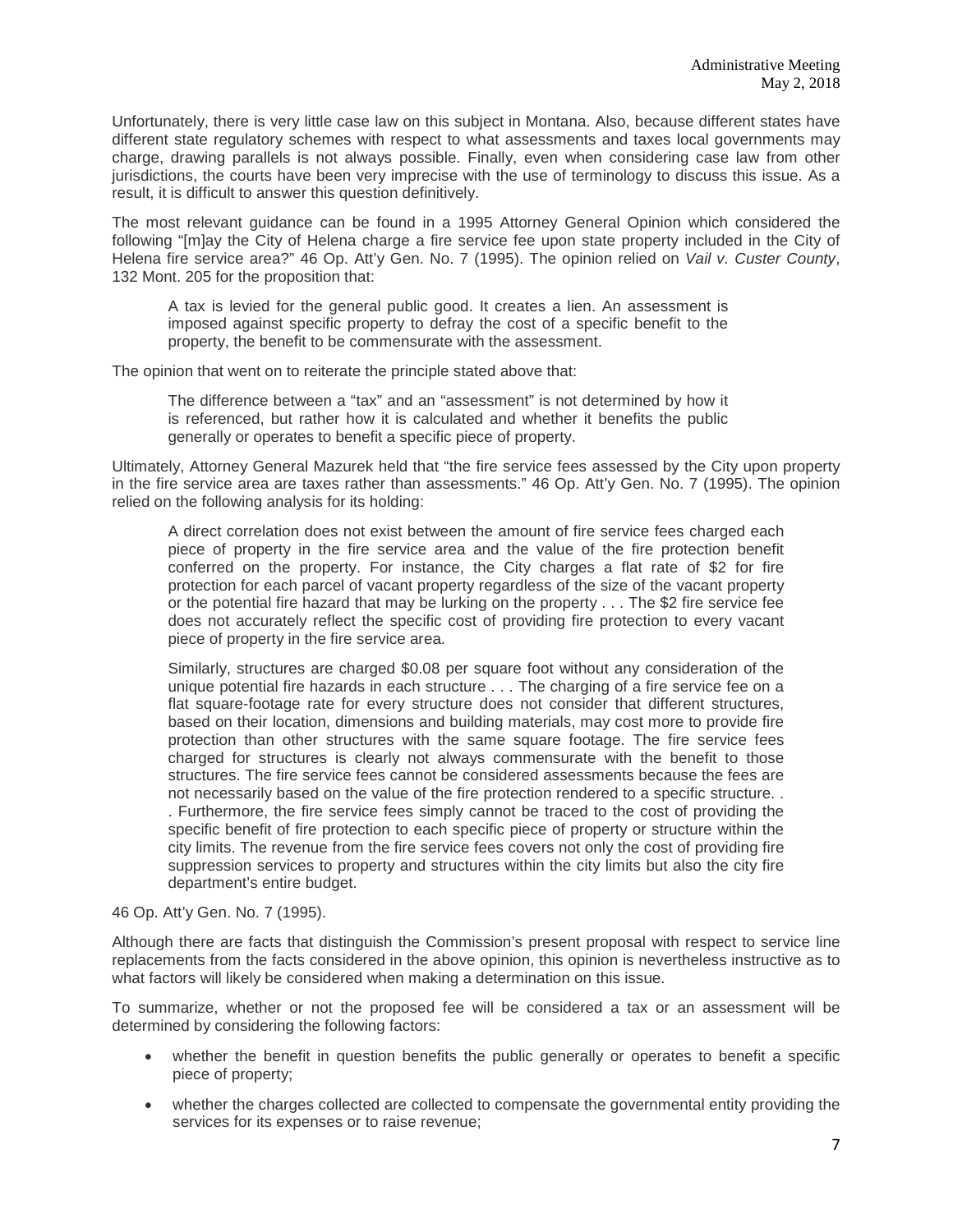- whether the benefit received by the property is commensurate with the amount of the assessment imposed upon it;
- whether benefits are sure to be realized in a reasonable time in the future and not contingent on any conditions other than payment of the fee, or would the benefit be considered a prospective benefit arising from improvements that may be made but which are not provided for.

### *5. Program in other jurisdictions.*

Below are several examples of programs from other jurisdictions that appear to address some of the issues raised in this memorandum.

- Creating an opt-in or an opt-out program. If a customer affirmatively consents to the fee there is a lot less risk associated with a potential challenge to the validity of that fee.
- Redefining the city's water and wastewater systems to include the infrastructure in question which would allow the city to raise water and wastewater rates for maintenance of the system.
- Finding alternate funding sources that do not include imposing a fee on city residents.

Convert service lines in the right of way to become part of the city system and take on the responsibility. Service line on private property, explore grant funding and limit that to those with a certain income.

Commissioner Haladay asked what the estimated cost per break is, is it \$15,000 per water and sewer and what the costs breakdown are if you only go to the box. Utilities Superintendent Hart stated that is the estimated costs and 60% of the costs is work in the right of way and the location of the water and or sewer mains.

Commissioner Farris-Olsen stated if the commission adopts the service lines in the right of way to become part of the city system and take on the responsibility; that still leaves the property owner responsible from the right of way to the house, which is approximately \$6,000. If we are looking at helping people find a way to get these lines replaced, we need to find a way to fund the entire project, some people cannot afford the \$6,000. That is what he thought was discussed last time and asked if staff has contacted MBAC. Attorney Jodoin stated staff has contacted MBAC and there was reluctance on their part, not for the grant funding but as to being the financial institute and overseeing a loan program. Manager Alles clarified MBAC may be willing to assist with administering a grant program. He noted the city of Great Falls pursued a grant funding program and at the end of the day, Helena could manage the grant program with additional resources.

Director Haugen stated MBAC does not have access to a source of grant funding to handle the program; what they would have is the limited funding in the revolving loan program for repayment. Their additional reluctance was their current loan program, they do some underwriting and there are liens on the property. The city still has the option of apply for the Community Development Block Grant program which is for low to moderate income households for repairs. Staff is still talking to Habitat for Humanity and Neighborhood Housing Services who has offered to do the underwriting on the loans for the city

Commissioner Noonan stated it is his understanding with MBAC there was also the concern with them being the loan source; however, they were open to analyze the information that could be given to someone else to make a decision.

Commissioner Haladay stated he is confused on what was presented to MBAC regarding the loan program. MBAC currently has a contract with DEQ to do the analysis through a flat contract, they do not handle the actual money. It is his understanding since this program would be available to all city residents, MBAC would manage the loan program and asked what MBAC's hesitancy with handing the program.

Attorney Jodoin stated initially the program was not available to everyone and the expertise to process and manage the loan was discussed with MBAC. Director Haugen noted another question MBAC was asking was what the source of funds would be used to fund the program.

Commissioner Farris-Olsen noted the city would have to set up and fund the revolving loan fund and MBAC could do the analysis and manage the loan program.

Commissioner Noonan stated that is how he understood it; MBAC would do the analysis. Manager Alles stated he will schedule a meeting with MBAC.